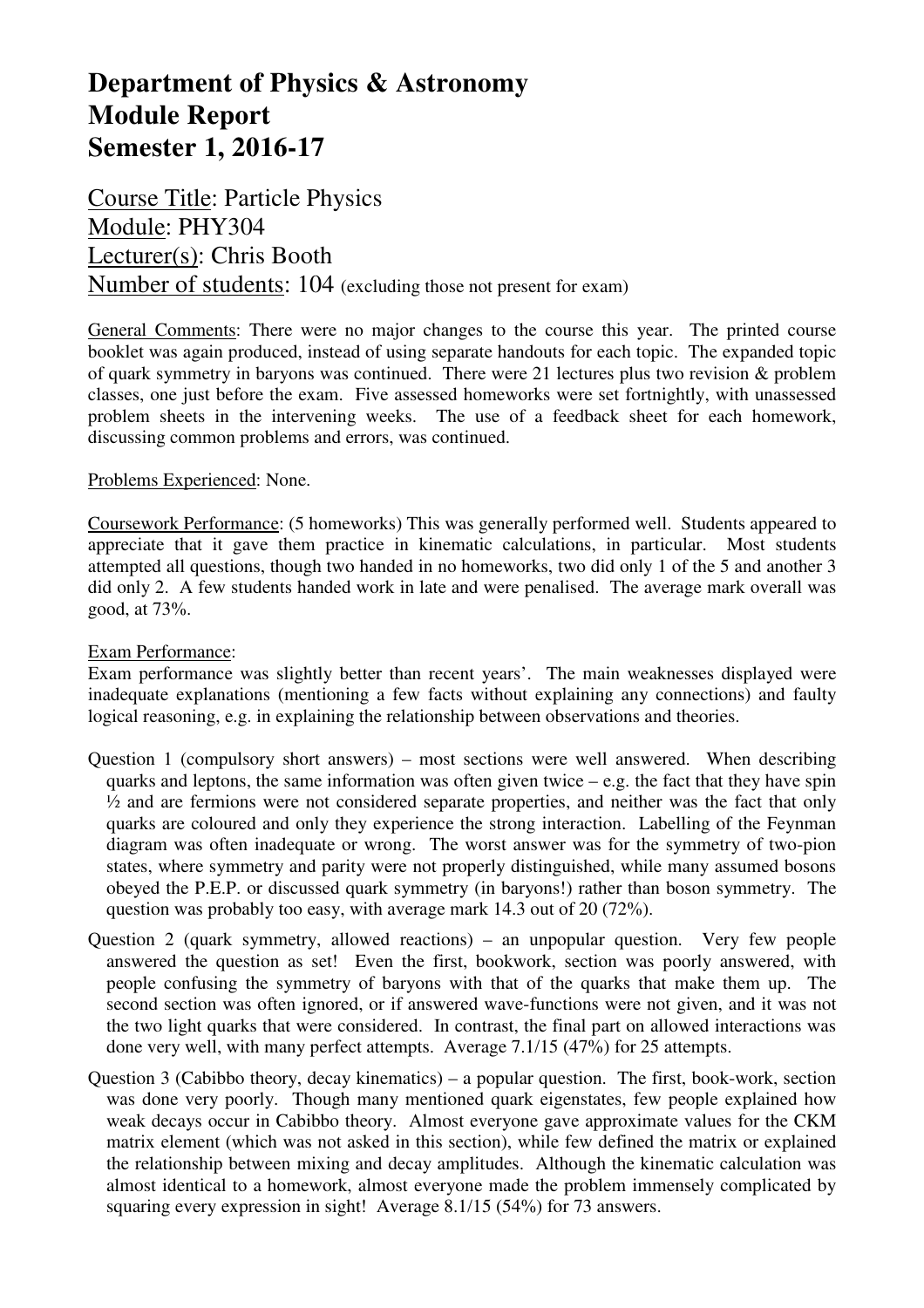- Question 4 (colour, confinement, invariant mass) a popular question. Generally well answered, though when discussing the ejection of a quark from a hadron, there was often no explanation of why the production of a  $q\bar{q}$  pair reduced the energy in the field. Calculations of total momentum were often wrong or involved unnecessary consideration of components. Average 8.1/15 (54%) for 76 answers.
- Question 5 (Form factor, 4-momentum transfer) surprisingly unpopular for a "standard" question! The FF was calculated well, but no-one managed to take the  $q=0$  limit. (Several people found the value of *q* making  $F(q)=0$ !) Many confused 4-momenum and 3-momentum. Average 8.2/15 (55%) for 33 answers.
- **Overall** average 62.4% on exam, 64.1% including homeworks; 5 students failed; 36 first class marks.

## Answers to numerical and similar questions

- 1 e) Hypercharge of strange quark is  $-\frac{2}{3}$ .
- 1 f) Weak interaction, as strangeness is not conserved.
- 1g)  $\Xi^-$  = ssd;  $\pi^-$  = d $\overline{u}$ .
- 1h) Muon energy is 258 MeV.
- 2c)i) Electromagnetic photons involved (all qu. nos. conserved).
- 2c)ii) Forbidden  $\tau$  lepton number not conserved.
- 2c)iii) Weak change of strangeness by 1 unit.
- 2c)iv) Strong hadrons involved, all qu. nos. conserved.
- 2c)v) Forbidden change of strangeness by 2 units.
- $2c$ )vi) Forbidden change of strangeness by 2 units.
- 2c)vii) Strong hadrons involved, all qu. nos. conserved.
- 2c)viii) Weak involvement of neutrinos (all qu. nos. conserved).
- 3 c) Maximum pion energy is 2.13 GeV.
- 4 c) Yes invariant mass consistent with  $\Lambda$ .
- 5c)  $F(0)=1$ .

#### Responses to Questionnaire comments

Satisfaction with the module is generally high, with many positive comments on the handout material, homeworks and feedback, and the support provided for individual questions, which is very gratifying. Some suggested that the homeworks were (too?) easy, while others that they were difficult. They were a progression, becoming gradually more advanced. It is disturbing that a significant fraction of the class never picked up the feedback sheets or model answers to help them with subsequent problems. There was a suggestion of more worked examples in lectures, which I will consider. Someone asked that "questions and answers be shared with the whole class" – this was done, via the web page, and e-mail reminders about this were sent out.

It is true that the lecture notes contain gaps in derivations or explanations. This is deliberate and is actually highlighted at the appropriate points in the notes, as I believe it aids the learning and remembering of mathematical material when it is presented fresh in lectures with personal notes being taken.

One person asked for more explanation of the theory. I am not sure what was wanted, but this may be addressed by the plan to include more quantum mechanics background. Someone asked for an introduction to the standard model to be included – I thought I had given 21 lectures on this! There were other requests for additional content, but to avoid the course being rushed I doubt if this is practical.

Planned Revisions for next session: More quantum mechanics background to be included in the course book.